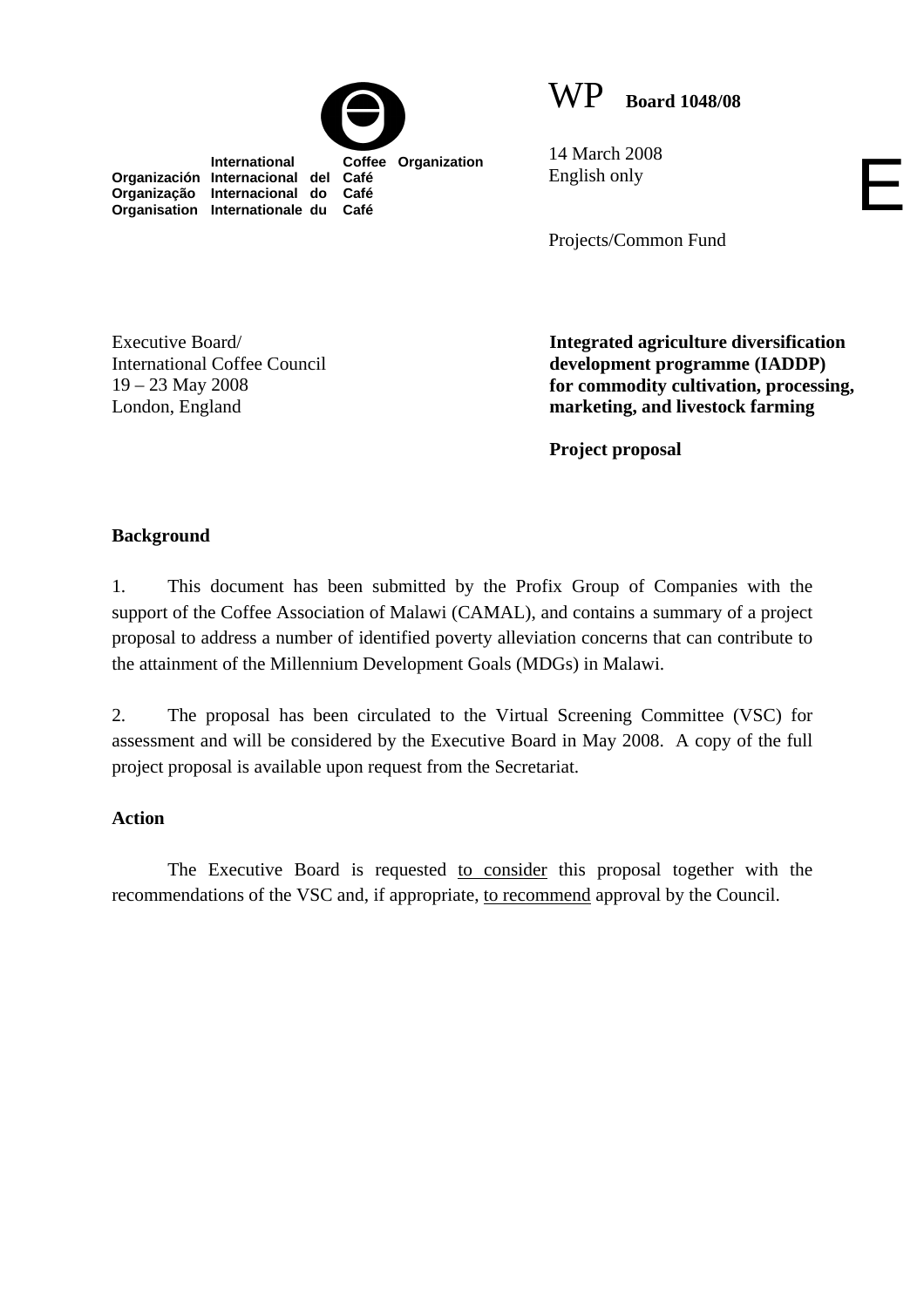## **PROJECT SUMMARY**

| <b>Project title:</b>                      | diversification<br>Integrated<br>agriculture<br>development<br>programme (IADDP) for commodity cultivation, processing,<br>marketing, and livestock farming                                                                                                                                                                                                                                                     |  |  |  |
|--------------------------------------------|-----------------------------------------------------------------------------------------------------------------------------------------------------------------------------------------------------------------------------------------------------------------------------------------------------------------------------------------------------------------------------------------------------------------|--|--|--|
| <b>Duration:</b>                           | 3 years                                                                                                                                                                                                                                                                                                                                                                                                         |  |  |  |
| <b>Location:</b>                           | The project is located approximately 450 kilometres north of<br>Lilongwe, Malawi, in the Traditional Authority (TA)<br>Mwankhunikira Area, Rumphi District, Northern Malawi.                                                                                                                                                                                                                                    |  |  |  |
| Nature of the project:                     | The project is aimed at acquiring arable land in Northern<br>Malawi, defined as "At least 1,800 hectares of contiguous<br>appropriate land, suitable for diverse cultivation of coffee,<br>paprika and livestock/dairy pasture, with access to sufficient<br>annual runoff from a river basin, which can be secured and<br>stored in reservoirs for water supply and irrigation, both<br>gravity and drip-fed". |  |  |  |
| <b>Estimated total cost:</b>               | US\$7,962,415.25 (excluding provision for supervision or<br>contingencies)                                                                                                                                                                                                                                                                                                                                      |  |  |  |
| <b>Financing sought</b><br>from Fund:      | US\$3,314,815.25 (excluding contingencies and supervision,<br>monitoring and evaluation)                                                                                                                                                                                                                                                                                                                        |  |  |  |
| Form of financing<br>sought from the Fund: | Grant                                                                                                                                                                                                                                                                                                                                                                                                           |  |  |  |
| Co-financing:                              | No co-financing is sought at the moment                                                                                                                                                                                                                                                                                                                                                                         |  |  |  |
| <b>Counterpart contributions:</b>          | The current counterpart contribution is US\$4,935,369.78, of<br>which US\$4,647,600.00 is the acquisition of the land, and the<br>balance the cost of the survey. We are considering an<br>additional US\$287,769.78, the current value of the Kanengo<br>warehouse.                                                                                                                                            |  |  |  |
| Project                                    |                                                                                                                                                                                                                                                                                                                                                                                                                 |  |  |  |
| <b>Executing Agency (PEA):</b>             | Profix Financial Strategies/Profix Group                                                                                                                                                                                                                                                                                                                                                                        |  |  |  |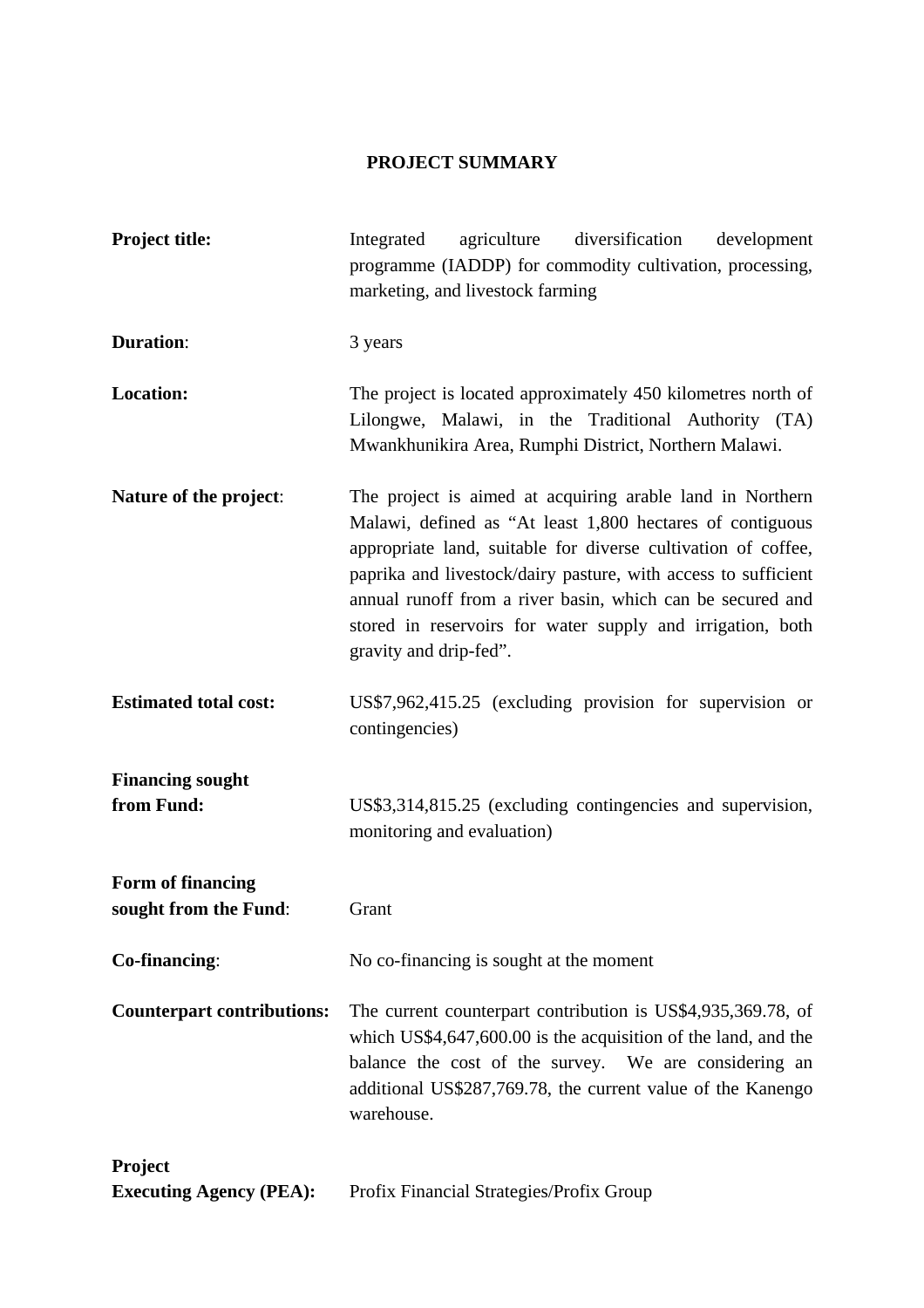| <b>Supervisory body:</b>        | The Common Fund for Commodities (CFC) recommends<br>project applications for funding through the International<br>Commodity Bodies (ICBs), some of which are listed below:<br>Coffee – International Coffee Organization (ICO)<br>Paprika – FAO Intergovernmental Group on Citrus Fruits<br>Cattle and Dairy Products - FAO Intergovernmental Group<br>on Meat<br>Commodities - UNCTAD Integrated Programme<br>for<br>Commodities and International Institute for Sustainable<br>Development (IISD)<br>Irrigation – International Water Management Institute (IWMI) |
|---------------------------------|---------------------------------------------------------------------------------------------------------------------------------------------------------------------------------------------------------------------------------------------------------------------------------------------------------------------------------------------------------------------------------------------------------------------------------------------------------------------------------------------------------------------------------------------------------------------|
| <b>Estimated starting date:</b> | 2008                                                                                                                                                                                                                                                                                                                                                                                                                                                                                                                                                                |
| <b>Brief description:</b>       | Malawi is a landlocked Least Developed Country (LDC) with<br>a population of 13 million people, growing at around 2% per<br>year with approximately 90% of the population living in rural<br>areas. Agriculture plays an overwhelmingly important role in<br>the economy, accounting for 39% of GDP, 85% of the labour<br>force and 83% of foreign exchange earnings, while<br>contributing about 64 percent of the total income of the rural<br>poor.                                                                                                              |
|                                 | Since 1994, Malawi has developed at least five overlapping<br>policy and strategy documents in which food security and<br>agricultural development are acknowledged as crucial in<br>moving the country out of poverty.                                                                                                                                                                                                                                                                                                                                             |
|                                 | Subsequent to the procurement of machinery and equipment<br>as planned in the project, the land will be cleared and<br>contoured, and infrastructure such as roads, dams and<br>reservoirs and irrigation developed, to prepare for the<br>irrigation, cultivation, harvesting and processing of 500<br>hectares of coffee, 100 hectares of paprika, and 200 hectares<br>for livestock/dairy pasturage. An additional 200 hectares will<br>be prepared for crop rotation.                                                                                           |
|                                 | The integration strategy is achieved by developing a single,<br>common place of operations, with common equipment,<br>infrastructure and facilities, in a specific geographical area,                                                                                                                                                                                                                                                                                                                                                                               |

for a specific community, with a representative, mutual, collective, and collaborative focus, with customary and